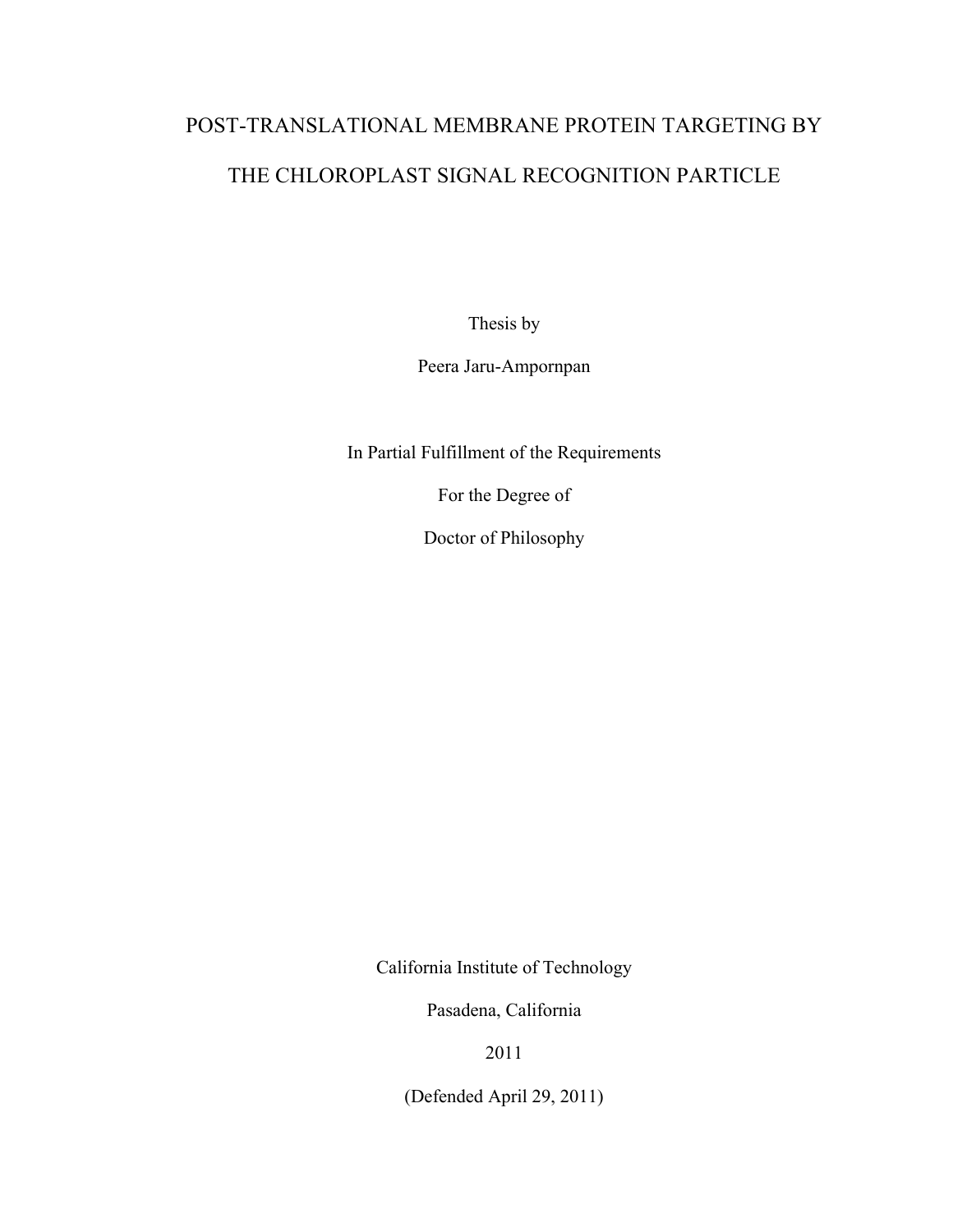## Peera Jaru-Ampornpan

All Rights Reserved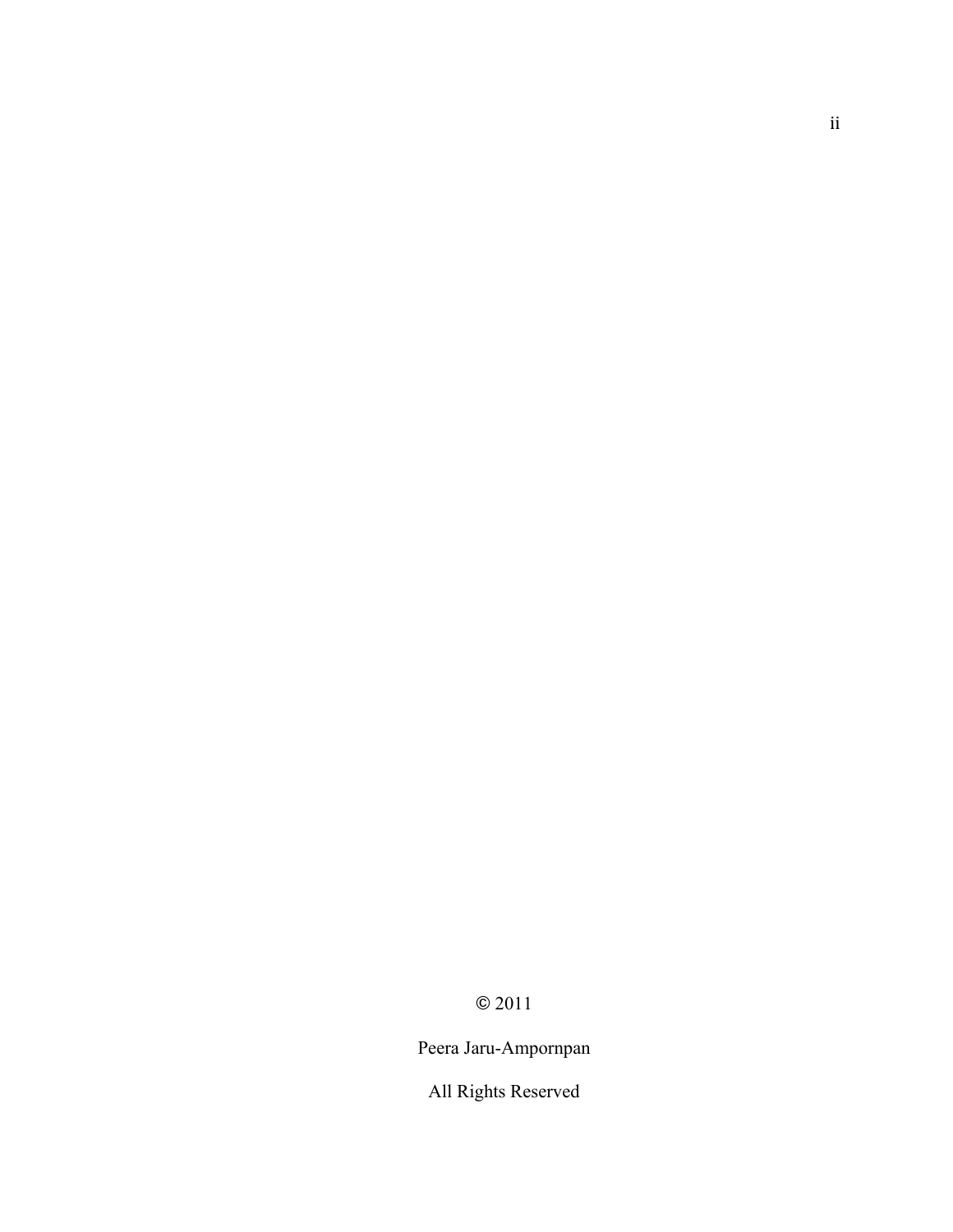#### ACKNOWLEDGEMENT

First, I would like to thank my thesis advisor, Shu-ou Shan, for guidance during my graduate work. Shu-ou teaches by example of her rigor and depth in research, as well as her commendable work ethic. She sets high standards for her students, and I am fortunate to have an opportunity to try to meet those and learn many valuable lessons along the way. I am also grateful to my thesis committee, Professors Doug Rees, David Chan and Bil Clemons, for the insightful discussions about my projects we have enjoyed over the years.

I am privileged to have had opportunities to work with the brilliant scientists, who are also wonderful friends, of the Shan lab: Sowmya Chandrasekar, Xin Zhang, Rumana Rashid, Vinh Lam, Thang Nguyen, Kuang Shen, Ishu Saraogi, Aileen Ariosa, David Akopian, Dawei Zhang, Nathan Pierce, and Mike Rome. Special thanks to Sowmya and Thang who have weathered the Monday meetings together with me as Team Chloroplast for the last three years and have helped me proofread parts of this dissertation. Xin has taught me many useful skills, scientific and otherwise, and I thank him for those lessons and his friendship.

Collaboration has been an important part of my research experience at Caltech. I thank Zhenfeng Liu for his invaluable advice and discussion on LHCP and experiments, Peigen Cao for his help in AFM imaging, Alasdair McDowell for his help in TEM imaging, Alex Nisthal and his Robot for the LHCP and cpSRP43 scanning mutagenesis project, and Troy Walton for his help in the multi-angel light scattering trials. I have enjoyed working with two talented SURF students, Tony Jia and Jack Wang, and wish them the best for their future endeavors.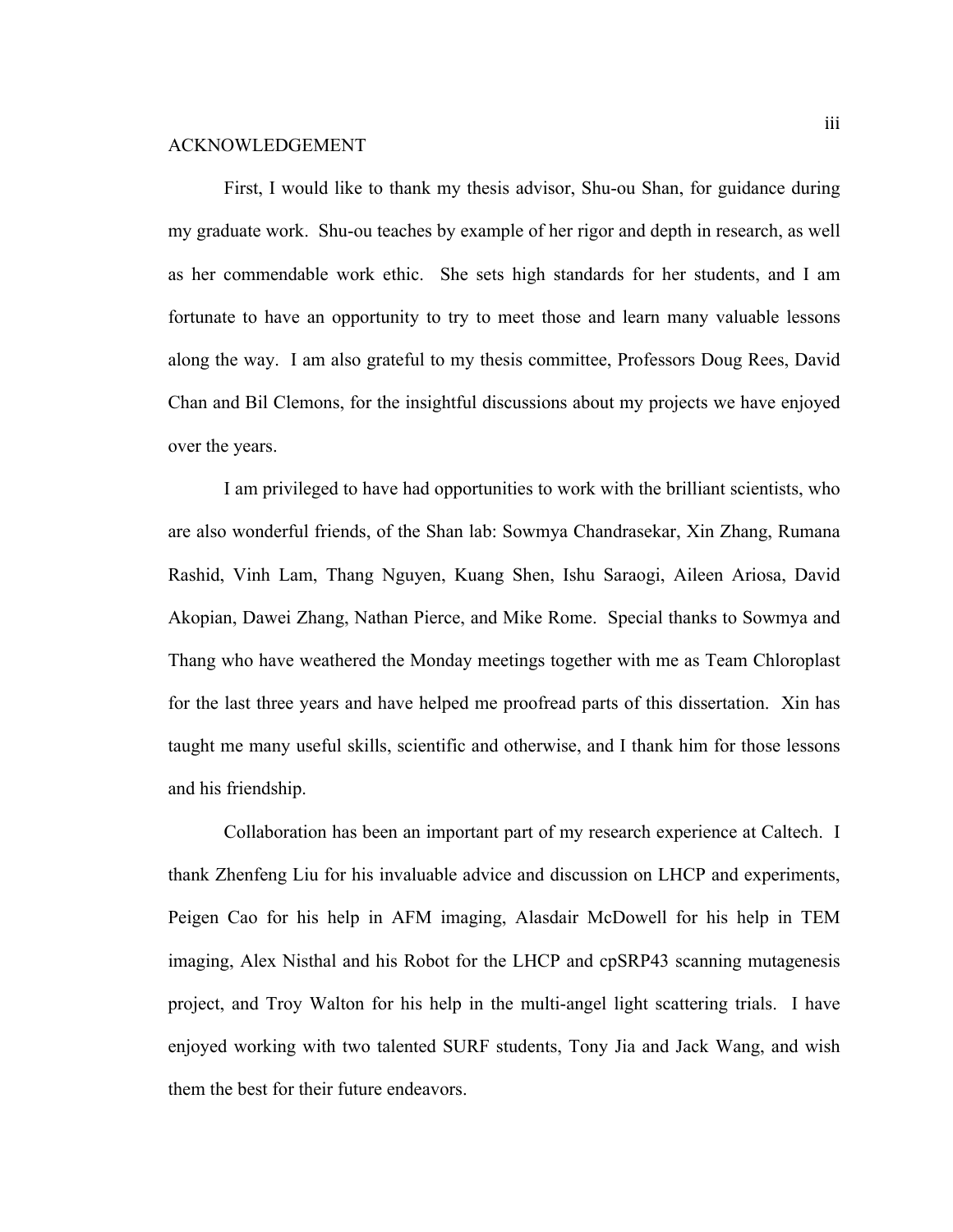Many supporting staff members have helped smooth my Caltech education experience and become my good friends. I thank Margot Hoyt for being the world's best secretary and beyond; Alison Ross for all the administrative issues regarding the BMB option; Santiago Laparra for many liters of bacterial culture media; Tom Dunn, Jerry Becker, and Scott Smith for promptly fixing various instruments; Joe Drew, Ron Cohen, and Steve Gould of Chemistry purchasing who dealt with many odd purchasing requests for me; and Leslie Fox and Jill Brooks for keeping me sane with their exercise classes. In addition, we have had help from the high-school volunteers, Kevin Kim, Catherine Chan, Grace Qi, Joe Tung, and Irene Chen. I thank them for their hard work and the way their youth has brightened the lab, and wish them the best for their future endeavors.

I could not have done this without personal support from many friends and family. I thank my parents and my sister for being the coolest family I know. I thank all my friends, especially the Thai Scholar network, for the wonderful friendship they have shared with me. Last, I thank my best friend, Knot Pipatsrisawat, for the amazing journey we have together enjoyed.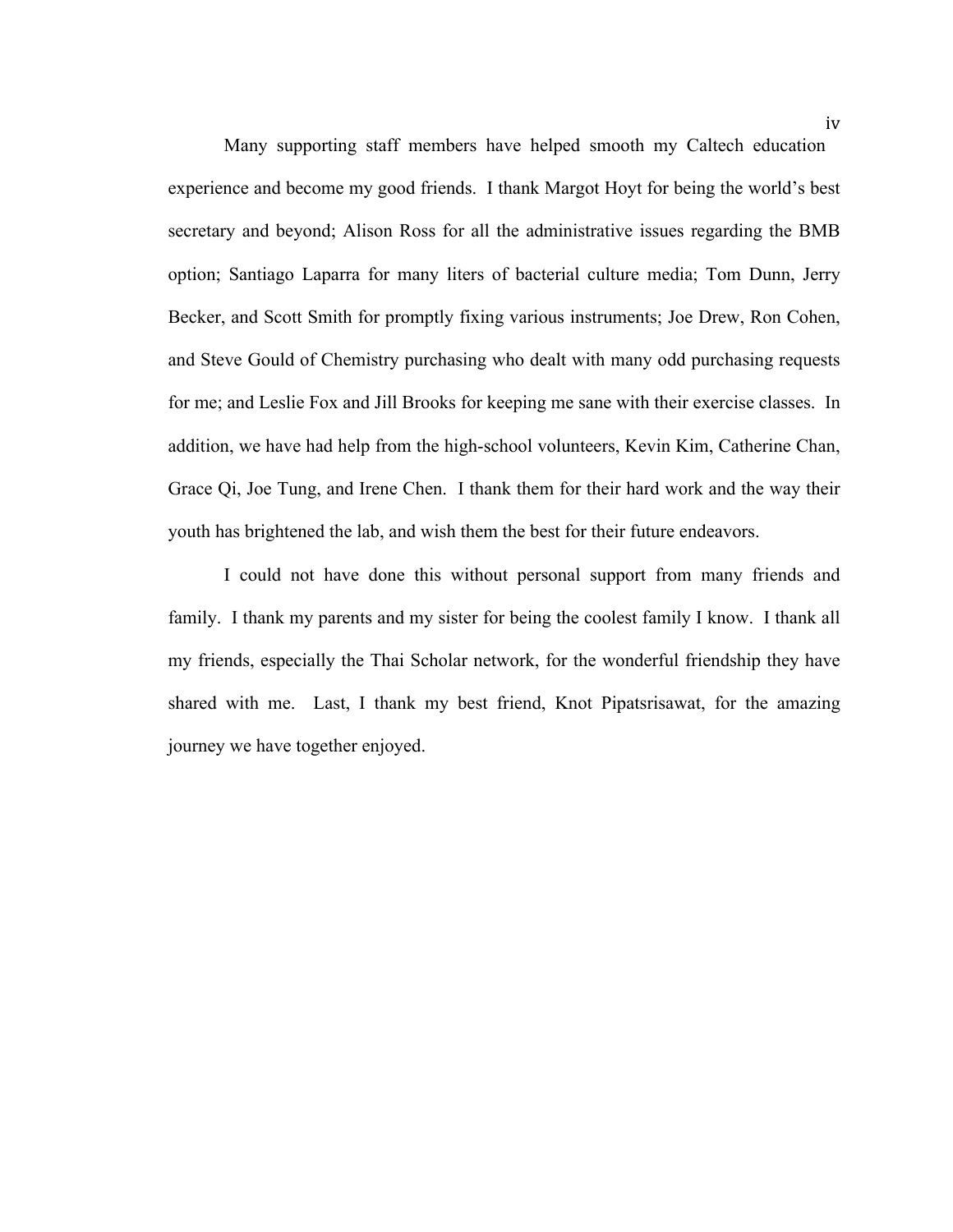Post-translational transport of membrane proteins poses enormous challenges to the cells. The transport factors must accurately select and deliver the cargos to the appropriate target membranes. In addition, they have to provide chaperone for their hydrophobic cargos. To understand capacity and limitation of a post-translational transport factor, we studied one of the most efficient membrane protein transport pathways, the delivery of light-harvesting chlorophyll-binding (LHC) proteins to the thylakoid membrane. This targeting reaction is mediated by the chloroplast Signal Recognition Particle (cpSRP) and its receptor. Although the core SRP GTPases are close homologues of those in cytosolic SRP pathways, the unique features of cpSRP that might reflect its adaptation to the challenges in post-translational targeting include (i) the lack of the otherwise universally conserved SRP RNA, and (ii) the exclusive presence of a novel protein, cpSRP43. In the first part of this thesis, we define the thermodynamic and kinetic framework for the GTPase cycles of cpSRP and its receptor and uncover the molecular bases that enable their intrinsically fast interactions, such that they can bypass an SRP RNA, an essential accelerator for the cytosolic SRP–receptor interaction. The second part of the thesis is devoted to characterization of the chaperone function of cpSRP43. We show that cpSRP43 specifically and effectively prevents and reverses the aggregation of its cargo, LHC proteins. We further investigate the molecular mechanism of this novel disaggregase activity, using a combination of biochemical and structural approaches. In summary, this dissertation aims to understand how cpSRP and its receptor adapt to their unique requirements in efficiently transporting a family of highly abundant membrane proteins.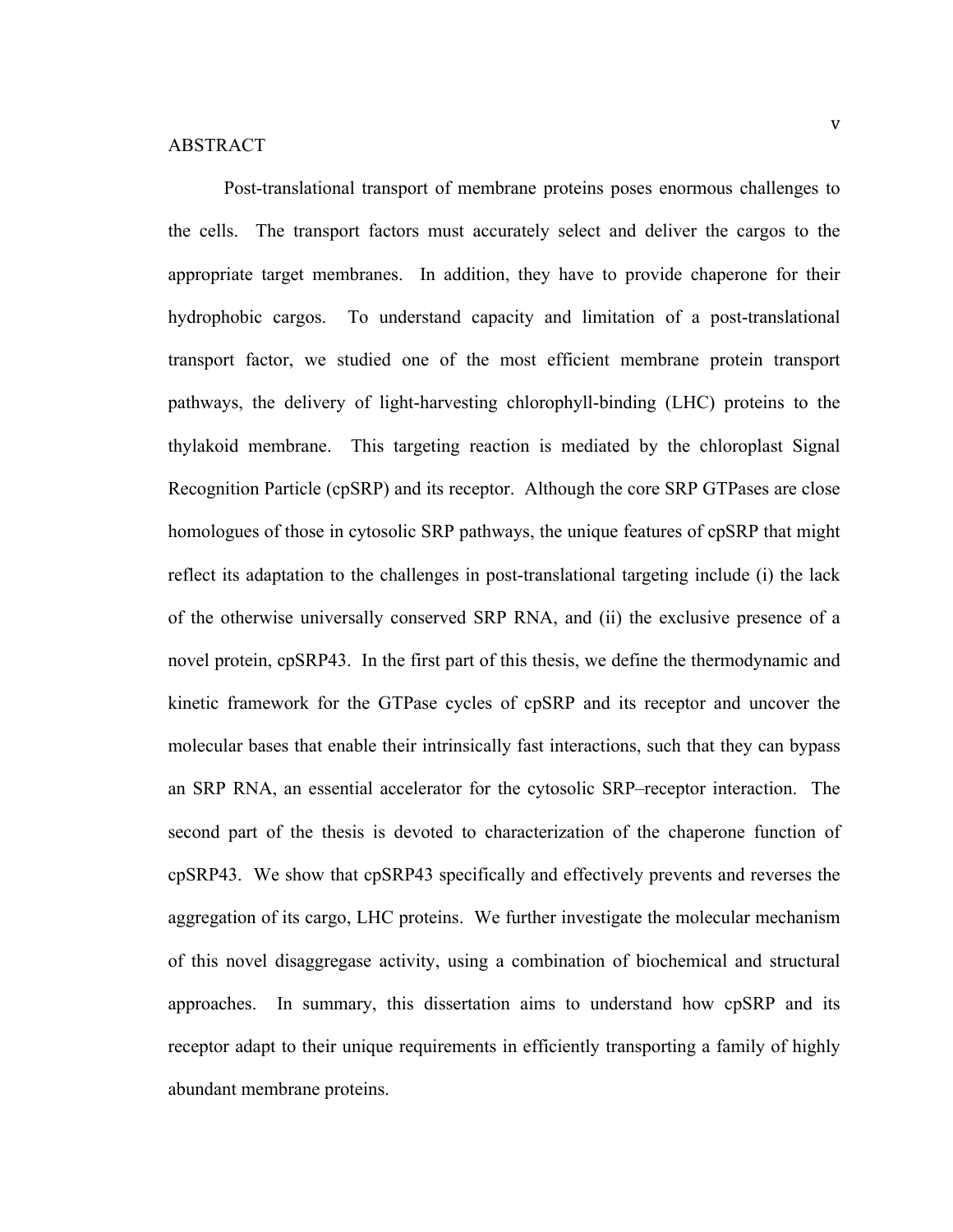### TABLE OF CONTENTS

| Chapter 1:                                                                    |
|-------------------------------------------------------------------------------|
| Efficient Interaction Between Two GTPases Allows the Chloroplast SRP          |
| Chapter 2:                                                                    |
| A Distinct Mechanism to Achieve Efficient SRP-SRP Receptor                    |
| Chapter 3:                                                                    |
| ATP-Independent Reversal of a Membrane Protein Aggregate by                   |
| Chapter 4:                                                                    |
| Biochemical and Biophysical Characterization of the LHC Protein Aggregates140 |
| Chapter 5:                                                                    |
| Probing the Mechanism of cpSRP43-Mediated Protein Disaggregation166           |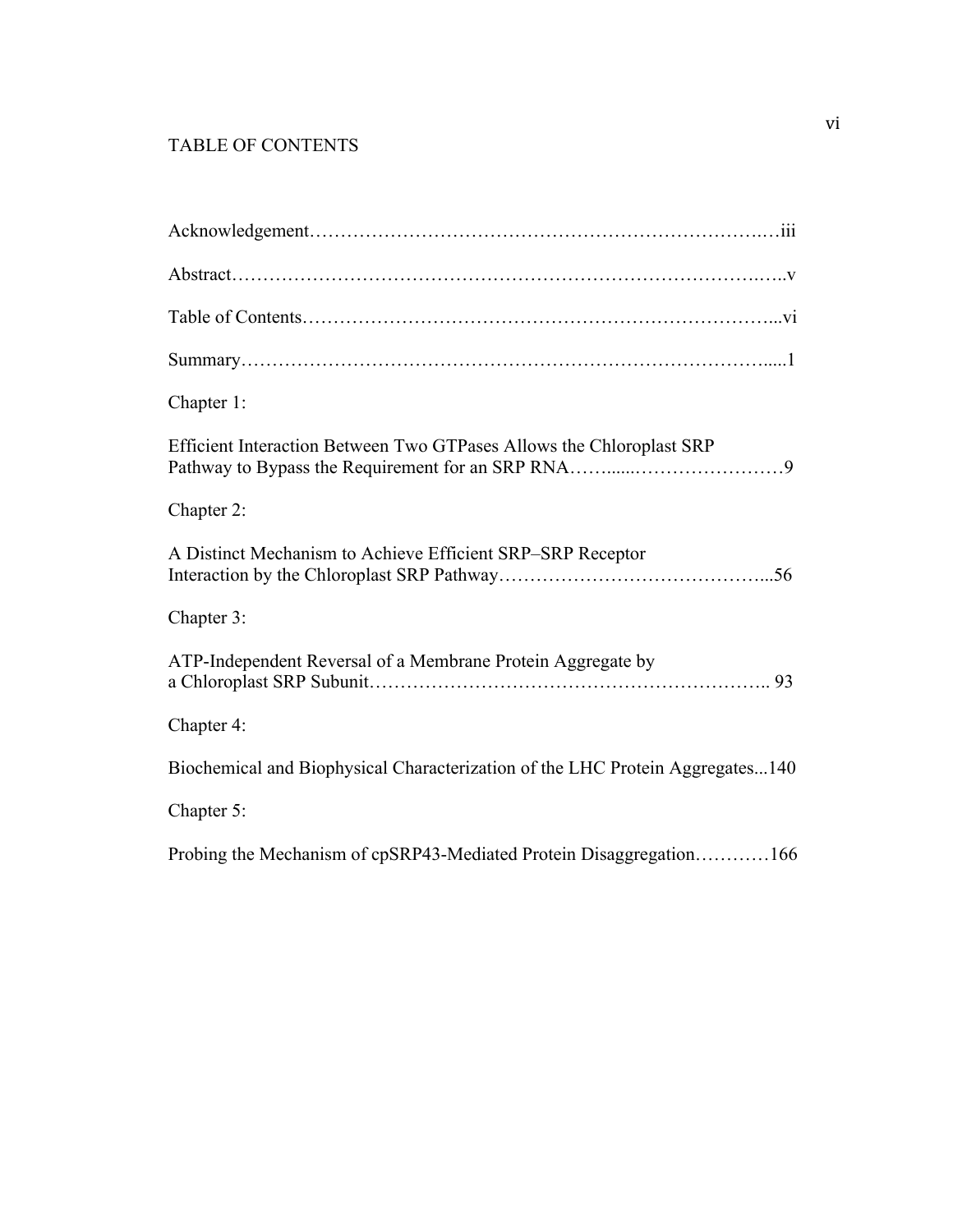# **Summary**

Compartmentalization offers cells the efficiency and the flexibility to simultaneously carry out vastly different chemical reactions in contained environments. Maintaining specific contents of cellular compartments requires precise control of protein transport from the cytosolic space of the cells, where most proteins are made, to the various organelles. Especially challenging is the transport of membrane proteins, which often are hydrophobic and hence are prone to aggregation during production and transport in aqueous environment. Therefore, cells devote their resources into membrane protein transport to ensure proper protein localization and prevent protein aggregation. Many pathways exist to transport different groups of membrane proteins with great efficiency and accuracy.

A major targeting pathway for membrane proteins is the Signal Recognition Particle (SRP) pathway. SRP handles about one-third of all the cellular proteins and targets secretory and membrane proteins to the endoplasmic reticulum membrane in eukaryotic cells or the plasma membrane in prokaryotic cells (*1*, *2*). Although the size and the composition of the SRP machineries vary in different species, they share the core components. These include the SRP GTPases in the SRP and the SRP receptor (SR) and the SRP RNA that forms a complex with the SRP GTPase (*1*). The cytosolic SRP recognizes its cargos, the translating ribosomes, by binding to the signal sequences (*3*). Because of its co-translational nature of targeting, cytosolic SRP minimizes the exposure of hydrophobic regions of its membrane protein substrates. The first transmembrane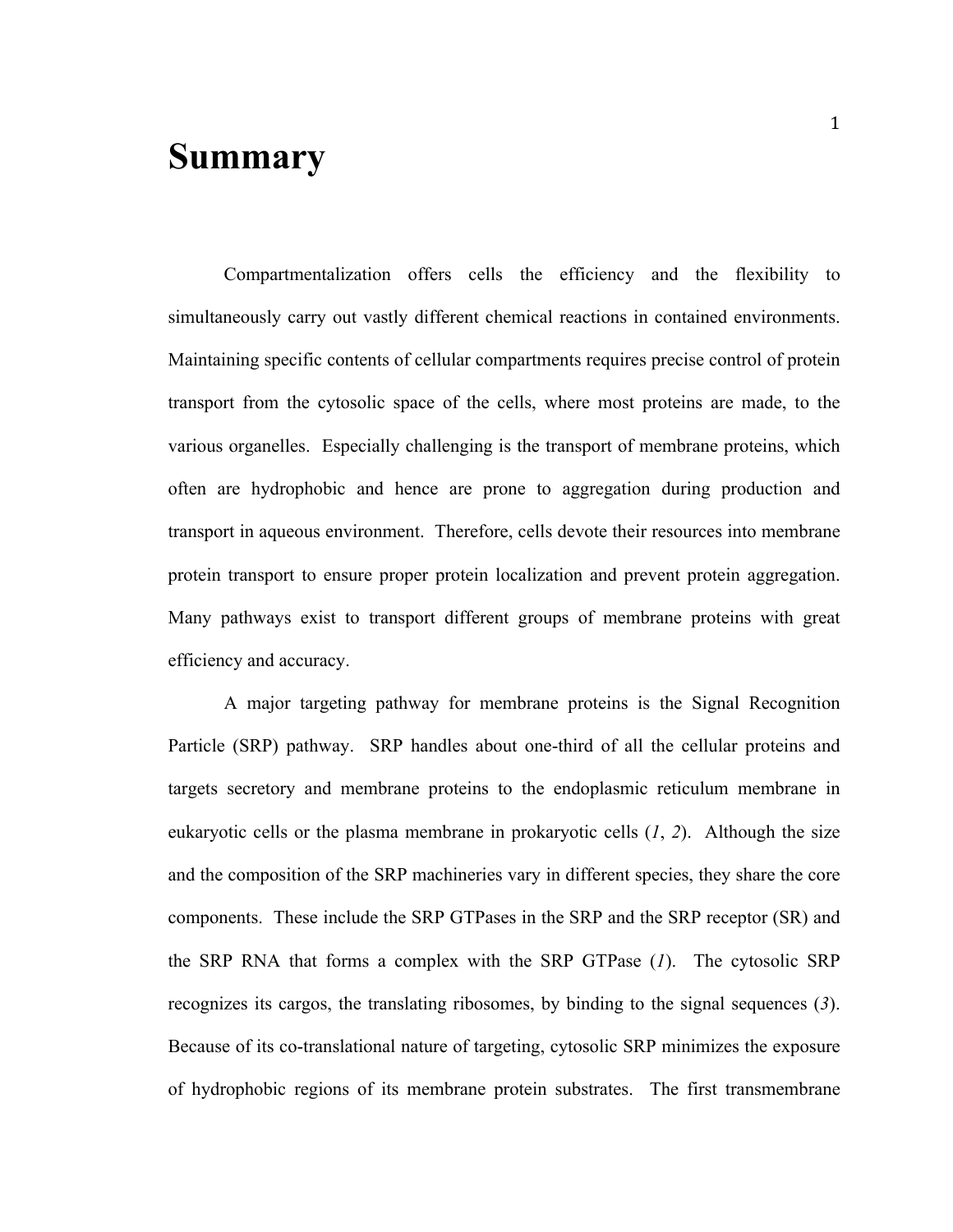helix is taken as a signal sequence and is sequestered by direct binding to SRP. The rest of the protein is still either inside the ribosome tunnel or is not yet translated during the delivery by SRP (*2*, *4*). Through its interactions with SR, SRP brings its cargo to the target membrane. These interactions involve an extensive series of conformational rearrangements that are modulated by unique environmental cues provided by the cargos and the membrane (*5*, *6*, *7*). Thereby, protein targeting by SRP achieves exquisite spatial and temporal regulations.

Recent discovery of an SRP-mediated targeting pathway in chloroplasts has brought some surprises (*8*, *9*). As opposed to the cytosolic SRP that strictly mediates cotranslational targeting, chloroplast SRP (cpSRP) post-translationally delivers its cargos, the nuclear-encoded light-harvesting chlorophyll a/b-binding (LHC) family of proteins, to the thylakoid membrane (*8*). The core SRP GTPases in the cpSRP pathway are highly homologous to those from the cytosolic SRP pathway, sharing over 60% sequence similarity (*10*, *11*). Unexpectedly, however, the otherwise universally conserved SRP RNA has not been found in the cpSRP pathway. Instead, cpSRP is composed of two protein subunits: cpSRP54, which is an SRP GTPase that interacts with the reciprocal chloroplast SR GTPase (*10*), and cpSRP43, which is a novel protein unique to chloroplasts and functions in cargo recognition (*12*, *13*, *14*). Similar to cytosolic SRP, cpSRP brings its cargo to the thylakoid membrane via its interaction with the SR GTPase (*15*). In the thylakoid membrane, the LHC proteins bind photosynthetic pigments and form light-harvesting complexes that allow the photosynthetic reaction centers to capture light efficiently (*16*, *17*). Present in all green plants, LHC proteins are arguably the most abundant membrane protein on earth (*18*). Due to the abundance and the essentiality of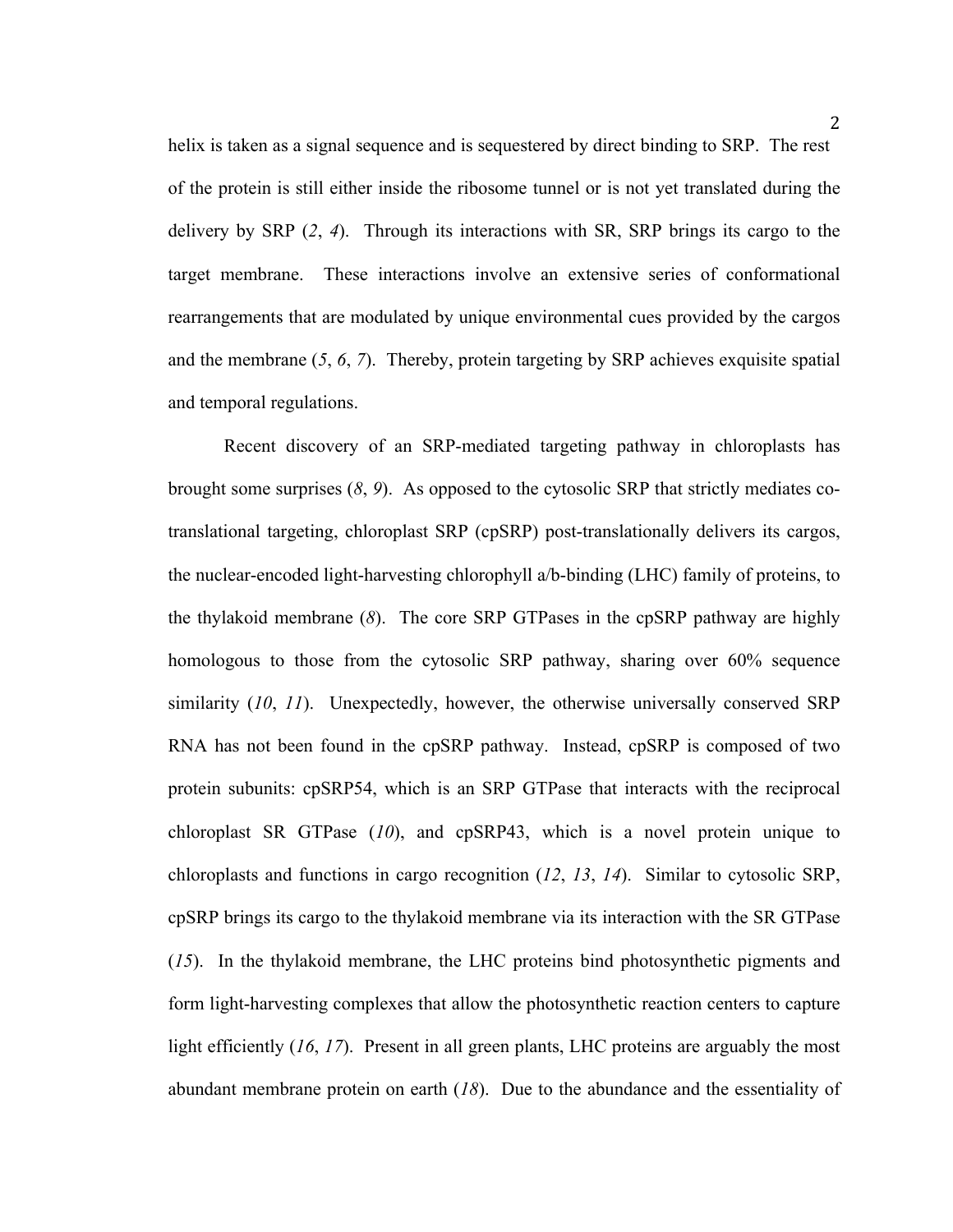the LHC proteins, the transport system that handles them must be highly effective. Moreover, the post-translational nature of targeting further complicates the situation, adding a requirement for a potent chaperone to prevent the aggregation of the hydrophobic LHC proteins during targeting. cpSRP must therefore adapt itself to accommodate these specialized needs. We believe that these "surprises", the drastic deviations from the cytosolic SRP pathways, reflect such adaptations. This dissertation aims to understand the molecular bases of these adaptations that enable cpSRP to meet the challenges in LHC proteins transport.

First, the otherwise universally conserved SRP RNA is absent from cpSRP. In the cystosolic SRP systems, the SRP-SR interaction is extremely slow and involves multiple discrete conformational changes (*5*, *19*). One of the important roles of the SRP RNA is to accelerate complex formation between the SRP and the SR GTPases by 400 fold, bringing their interaction rate to a physiological range for protein targeting (*20*, *21*). How, then, might this seemingly crucial molecule be left out in the cpSRP system? More specifically, how do cpSRP GTPases that are highly homologous to the slowlyinteracting cytosolic SRP GTPases manage the high-load protein targeting without the interaction accelerator? The first part of this dissertation aims to answer these questions.

Chapter 1 shows that the cpSRP pathway bypasses the SRP RNA but still sustains the fast rate of SRP-SR association required for efficient targeting. Indeed, the rate of SRP-SR complex assembly for the chloroplast proteins is 400-fold faster than that of the *E. coli* SRP proteins, matching the interaction rate of the bacterial proteins in the presence of the SRP RNA. The intrinsically fast complex assembly stems partly from the pre-organization of the free cpSRP receptor into a conformation that is conducive for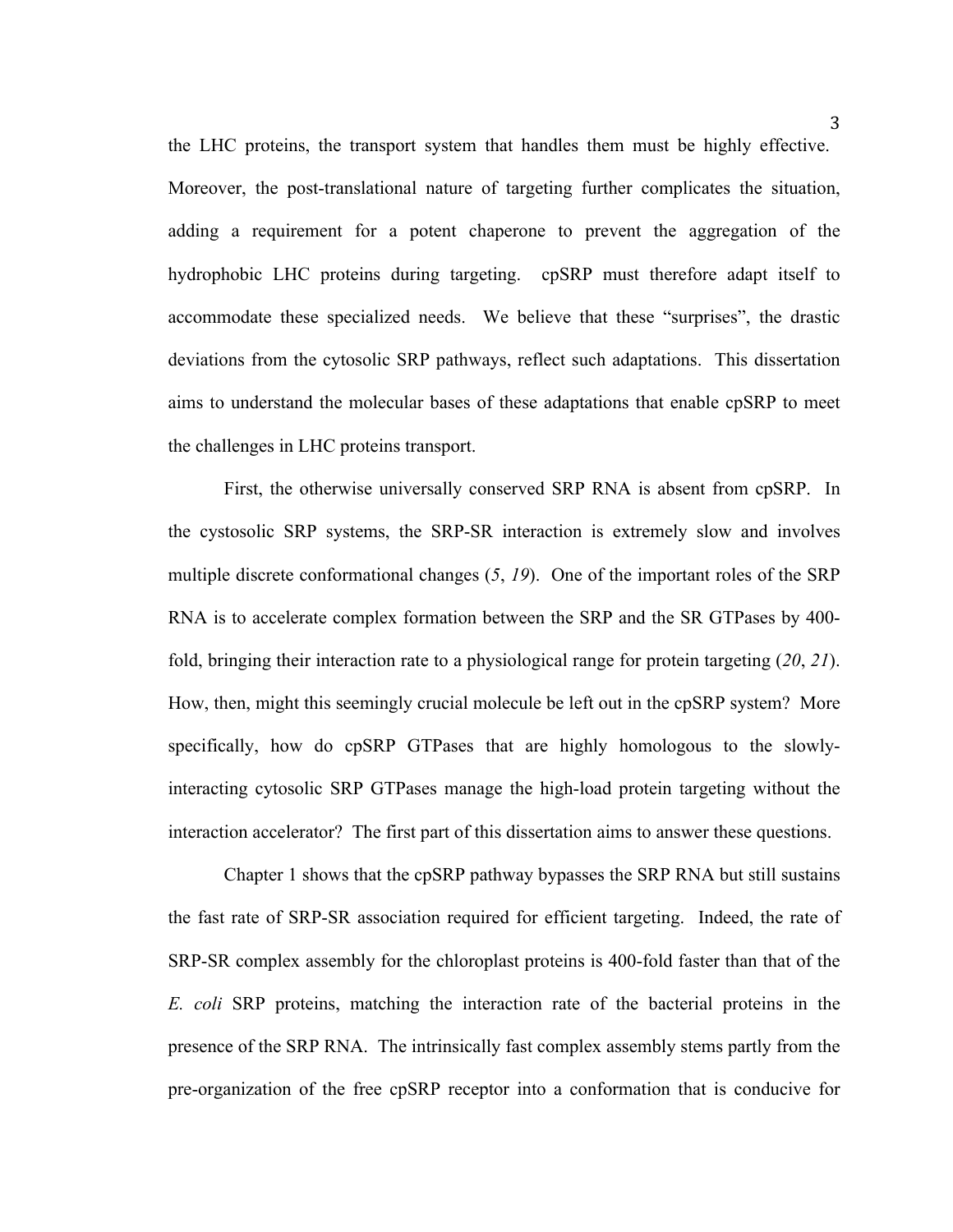complex formation. This is not the case for the cytosolic SRP receptor, which undergoes this conformational change only upon binding to SRP (*22*). Therefore, an energy barrier in complex formation is readily reduced for cpSRP-cpSR interaction.

Chapter 2 reveals the molecular bases of this fast interaction. Crosscomplementation study using the GTPases from both the chloroplast and *E. coli*  pathways confirms the pre-organization of the cpSRP receptor and uncovers the stimulatory role of the cargo-binding "M" domain of cpSRP. The M-domain of *E. coli*  SRP, which is the binding site for both the SRP RNA and the signal sequence, does not significantly stimulate the interactions of the cytosolic GTPases unless the SRP RNA is bound to it (*23*). On the contrary, the M-domain of cpSRP, which is the binding site for cargo-binding cpSRP43, raises the interaction rate by 50–100-fold. Therefore, the Mdomain of cpSRP subsumes the function of the SRP RNA and eliminates the need for an external regulator for the chloroplast SRP-SR interaction.

Second, cpSRP43 is found exclusively in chloroplast SRPs and has no known homologues in other eukaryotic SRPs. *Chaos*, the cpSRP43-null mutant, has yellow leaves and sustains growth defects, implicating its vital role in LHC biogenesis (*24*). Later biochemical work detected its direct binding to the conserved 18-amino acid motif (called L18) on LHC proteins (*12*, *13*, *14*). Therefore, cpSRP43 is a cargo recognition module specific for cpSRP. Since the nature of post-translational targeting requires a potent chaperone for the membrane protein substrates, it is inviting to speculate that cpSRP43 assumes this chaperone function. The second part of this dissertation explores this idea and is devoted to characterizing the chaperone aspect of cpSRP43.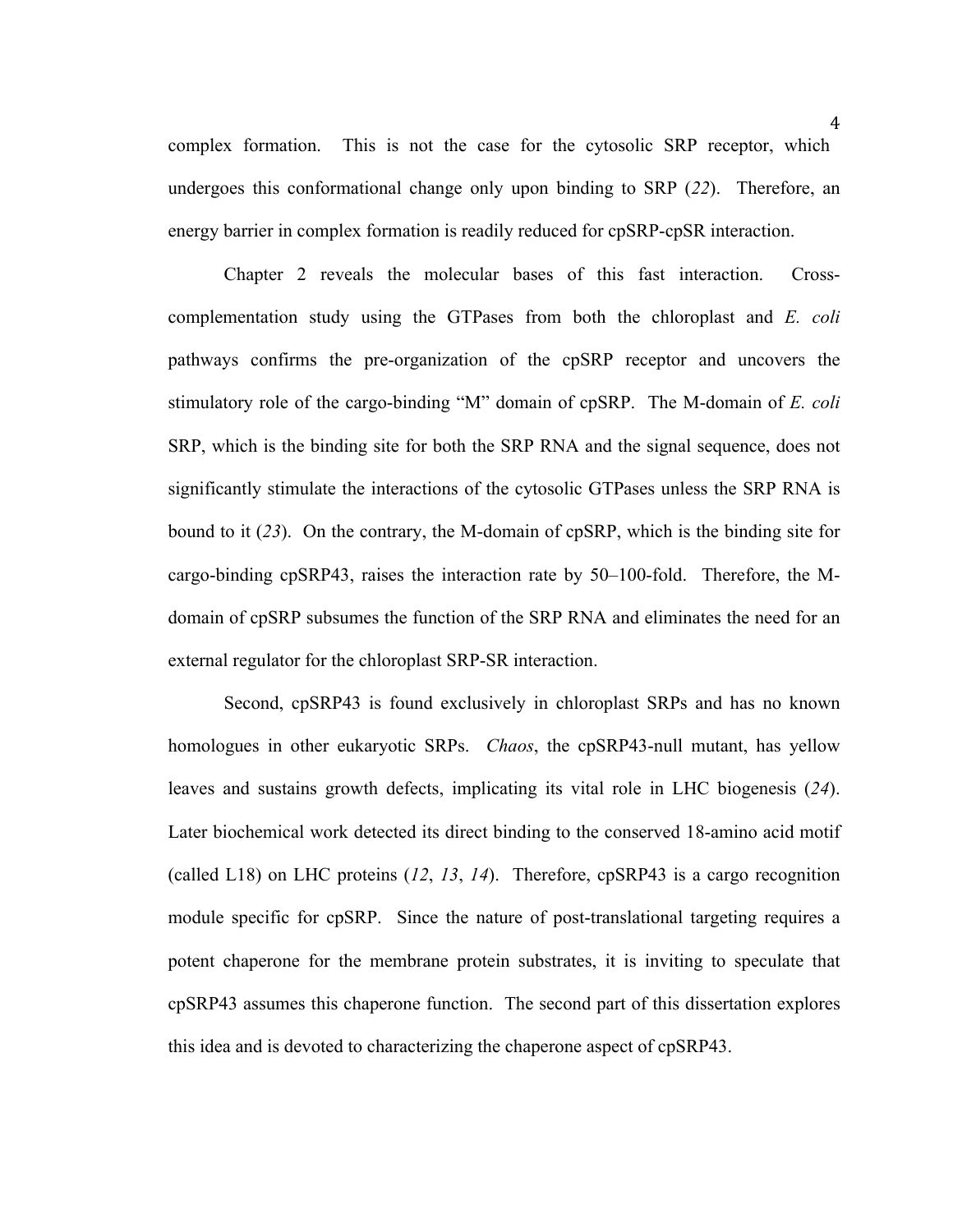Chapter 3 discusses the role of cpSRP43 as a potent specific chaperone for the cargo. cpSRP43 can effectively prevent LHC proteins from aggregating in aqueous environment using the specific binding interactions that it establishes with its substrate. Despite its small size, cpSRP43 is an elongated molecule that can provide potential binding surfaces for LHC proteins. Serendipitously, we discovered that cpSRP43 also has a specific disaggregase activity toward the aggregates formed by its substrate protein. Using no external energy input, cpSRP43 can actively reverse aggregation of LHC proteins with speed and efficiency that rival the ATPase-based disaggregases. This is an exciting discovery because, to our knowledge, cpSRP43 represents a rare example of a class of novel disaggregases that utilize binding energy to dissolve insoluble protein aggregates.

Chapters 4 and 5 explore cpSRP43–LHC protein aggregates as a model system for studying a novel mechanism for protein disaggregation. Chapter 4 focuses on the biochemical and biophysical characterization of the aggregates formed by LHC proteins in an attempt to understand the basic nature of the aggregates handled by cpSRP43. We found that these aggregates are disc-shaped micelles with  $a \sim 12$  nm diameter, and they are thermodynamically and kinetically stable. Chapter 5 extends the mechanistic study of the cpSRP43-mediated disaggregation reaction and outlines the molecular requirements of the LHC protein aggregates for efficient disaggregation by cpSRP43. The disaggregation reaction can be dissected into at least two steps: initial binding to the aggregate and subsequent re-solubilization. For the first step, the aggregate must present the cpSRP43 recognition element, L18, on its surface. For the subsequent resolubilization step, the overall binding energy provided by cpSRP43 must be enough to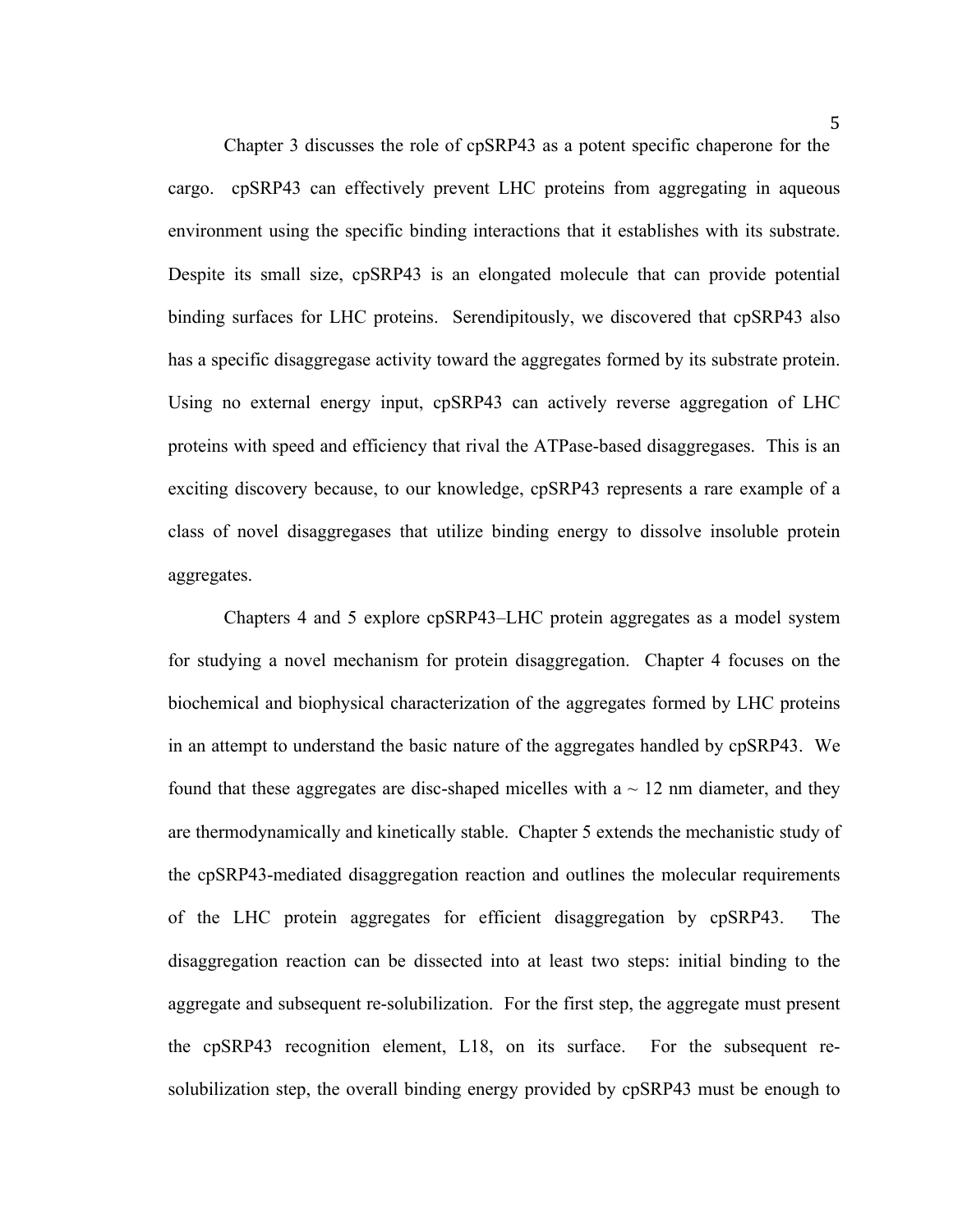overcome the internal packing interactions of the aggregates. Although future work is required, these studies allow us to start probing the capabilities and the limitations of this new disaggregase activity.

In summary, this dissertation aims to explain the "adaptations" made to satisfy special needs in the cpSRP pathway. At the center, the cytosolic and the chloroplast SRP pathways share highly homologous SRP GTPases. However, each system has evolved distinct mechanisms to enable them to fulfill their functions. The cytosolic SRP must select its substrates from a vast pool of translating ribosomes; the pathway has built-in multiple potential regulatory points, making use of the extensive conformational rearrangements of the SRP GTPases (*7*). The indispensable SRP RNA plays a regulatory role and serves as the molecular link between the correct cargos and the GTPases (*25*). On the other hand, the chloroplast SRP pathway, handling one conserved family of proteins, opts for efficiency by bypassing some conformational rearrangements and foregoing external regulators. To cope with the unique problem of protein aggregation during post-translational targeting, cpSRP43 has been evolved as an add-on cargobinding module for cpSRP to provide effective chaperone during LHC transport. The cytosolic SRP and cpSRP represent only two examples of the numerous membrane protein targeting pathways. Other pathways, such as the GET pathway that delivers tailanchored proteins (*26*, *27*) or the bacterial SecB–SecA pathway that delivers bacterial outer membrane proteins (*28*), certainly have different requirements and have evolved distinct mechanisms to handle their own substrates. Lessons learned from this dissertation, as well as from numerous comparative studies, emphasize the versatility of nature in its capability to cater to different biological needs.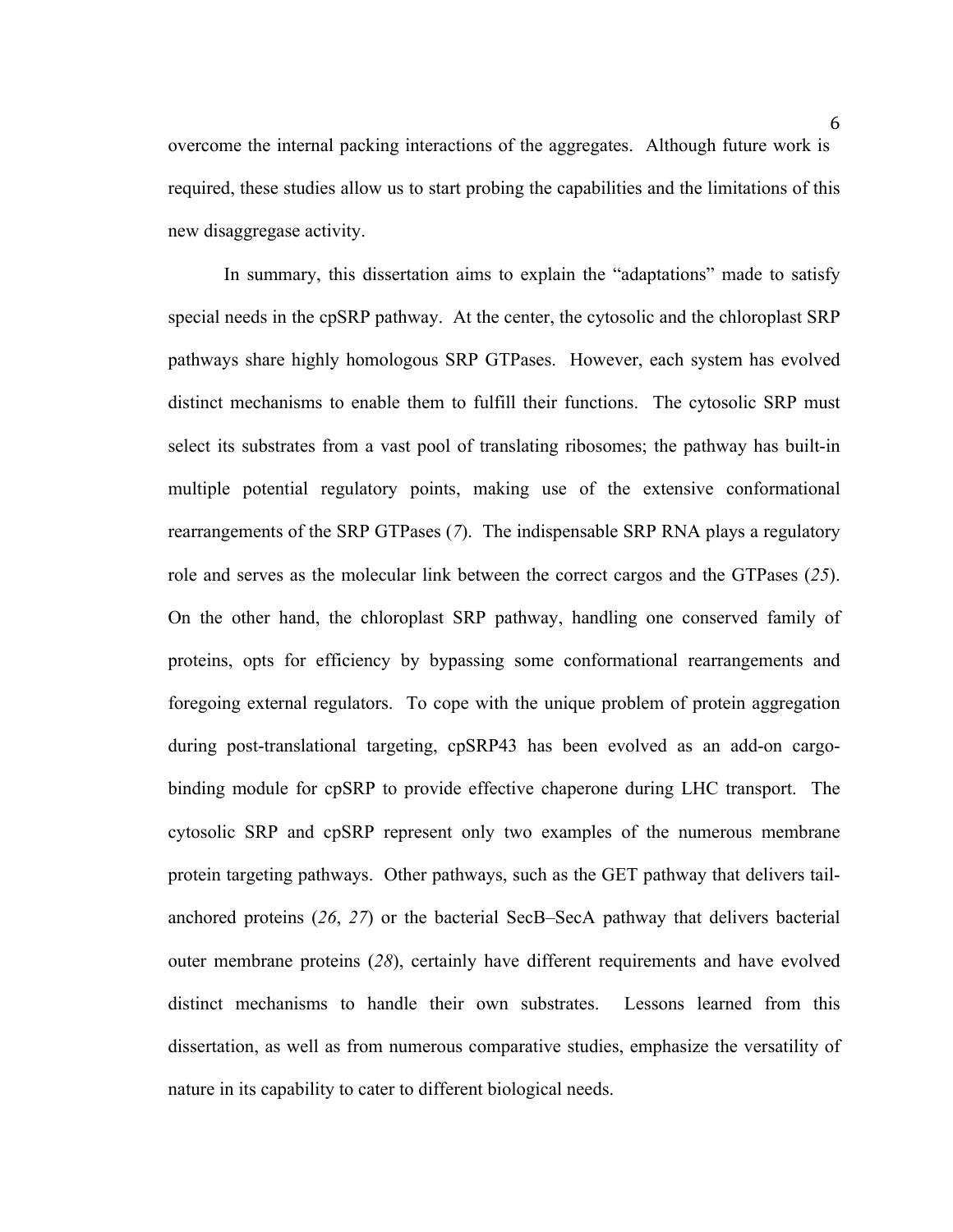### **References:**

- 1. Keenan, R. J., Freymann, D. M., Stroud, R. M., and Walter, P. (2001) The signal recognition particle, *Annu. Rev. Biochem. 70*, 755–775.
- 2. Walter, P., and Johnson, A. E. (1994) Signal sequence recognition and protein targeting to the endoplasmic reticulum membrane, *Ann. Rev. Cell Biol. 10*, 87– 119.
- 3. Walter, P., and Blobel, G. (1981) Translocation of proteins across the endoplasmic reticulum III. Signal recognition protein (SRP) causes signal sequence-dependent and site-specific arrest of chain elongation that is released by microsomal membranes, *J. Cell Biol. 91*, 557–561.
- 4. Zheng. N, and Gierasch, L. M. (1996) Signal sequences: the same yet different, *Cell 86*, 849–852.
- 5. Shan, S., Stroud, R., and Walter, P. (2004) Mechanism of association and reciprocal activation of two GTPases, *PLoS Biology 2*, e320.
- 6. Zhang, X., Schaffitzel, C., Ban, N., and Shan, S. (2009) Multiple conformational switches in a GTPase complex control co-translational protein targeting, *Proc. Natl. Acad. Sci. USA 106*, 1754–1759.
- 7. Zhang, X., Rashid, R., Wang, K., and Shan, S. (2010) Sequential checkpoints govern substrate selection during cotranslational protein targeting., *Science 328*, 757–760.
- 8. Schuenemann, D., Gupta, S., Persello-Cartieaux, F., Klimyuk, V. I., Jones, J. D. G., Nussaume, L., and Hoffman, N. E. (1998) A novel signal recognition particle targets light-harvesting proteins to the thylakoid membranes, *Proc. Natl. Acad. Sci. USA 95*, 10312–10316.
- 9. Schuenemann, D. (2004) Structure and function of the chloroplast signal recognition particle *Curr. Genet. 44*, 295–304.
- 10. Li, X., Henry, R., Yuan, J., Cline, K., and Hoffman, N.E. (1995) A chloroplast homologue of the signal recognition particle subunit SRP54 is involved in the posttranslational integration of a protein into thylakoid membranes, *Proc. Natl. Acad. Sci. USA 92*, 3789–3793.
- 11. Tu, C.-J., Schuenemann, D., and Hoffman, N. E. (1999) Chloroplast FtsY, Chloroplast Signal Recognition Particle, and GTP are required to reconstitute the soluble phase of light-harvesting chlorophyll protein transport into thylakoid membranes, *J. Biol. Chem. 274*, 27219–27224.
- 12. Delille, J., Peterson, E. C., Johnson, T., Morre, M., Kight, A., and Henry, R. (2000) A novel precursor recognition element facilitates posttranslational binding to the signal recognition particle in chloroplasts, *Proc. Natl. Acad. Sci. 97*, 1926– 1931.
- 13. Tu, C. J., Peterson, E. C., Henry, R., and Hoffman, N. E. (2000) The L18 domain of light-harvesting chlorophyll proteins binds to chloroplast signal recognition particle 43, *J. Biol. Chem. 275*, 13187–13190.